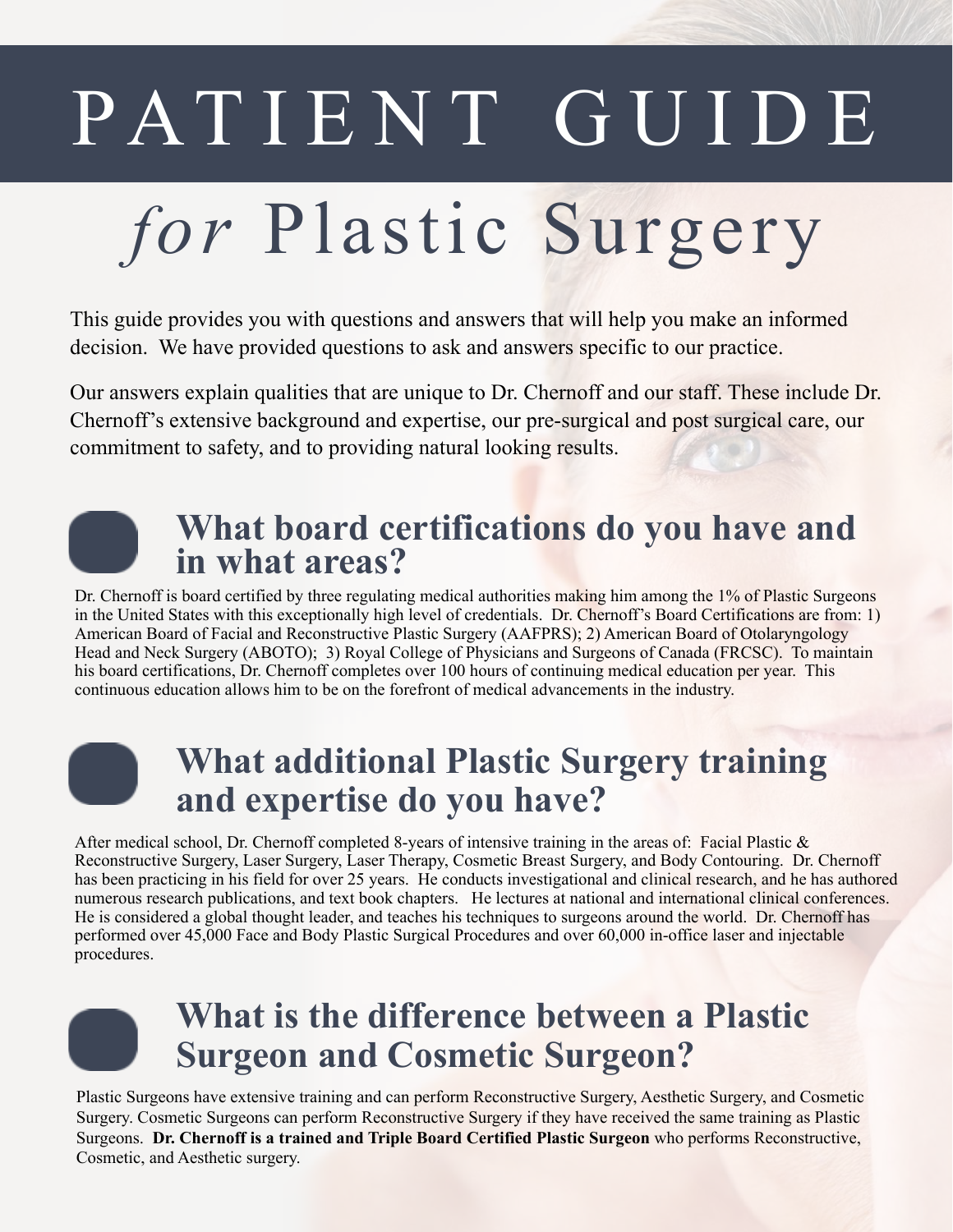## **How do you manage follow-up care?**

Dr. Chernoff and our care team take follow-up care extremely seriously. We are with you every step of the way to ensure you are healing property with the highest level of physical and emotional support. During the first 24 hours after your procedure, we provide overnight care with a Registered Nurse. We provide daily Registered Nurse care at our office 7 days a week including weekends. During the early phase of your recovery, we offer specialized lymphatic massage, laser therapy, and 24/7 care options that promote healing and recovery. Once your early recovery phase is complete, our care team puts an optional plan together that extends several months after your procedure to promote the longevity of your procedure.



#### **How does your office prepare patients for surgery?**

Chernoff Cosmetic Surgeons offers a comprehensive preparation and post surgical plan to promote a rapid recovery. The preparation process involves pre-procedure education with our nurses that involves nutrition, lab testing, supplementation, and other aspects of physical and mental health. Additionally, our office will also assist with travel plans and postoperative planning to ensure your recovery can be worry free.

#### **What is unique about the surgeon's technique?**

Dr. Chernoff has developed unique and specialized surgical techniques. What separates Dr. Chernoff from other surgeons: 1) With his microvascular experience, Dr. Chernoff has extensive knowledge on nerve location and is extremely cautious during the entire procedure; 2) Dr. Chernoff uses a laser for the majority of the incisions. Using the laser helps to minimize bruising, swelling, and promotes a faster recovery; 3) Dr. Chernoff uses a specialized suturing technique that makes incisions barely visible.

#### **Can I see before and after photos of patients who have had this procedure done by you?**

Chernoff Cosmetic Surgeons has thousands before and after photos of patients who have had similar procedures to those you are considering. We are respectful of our patient's privacy and have additional photos in our office to show patients considering procedures that we do not publish on our website.



#### **May I speak with a patient who actually had this procedure done by you?**

We have multiple patients who would be happy to talk with you. We also have a formal program called "Patient" Perspectives" that allows people considering procedures to talk with our patients who have been through the procedure.